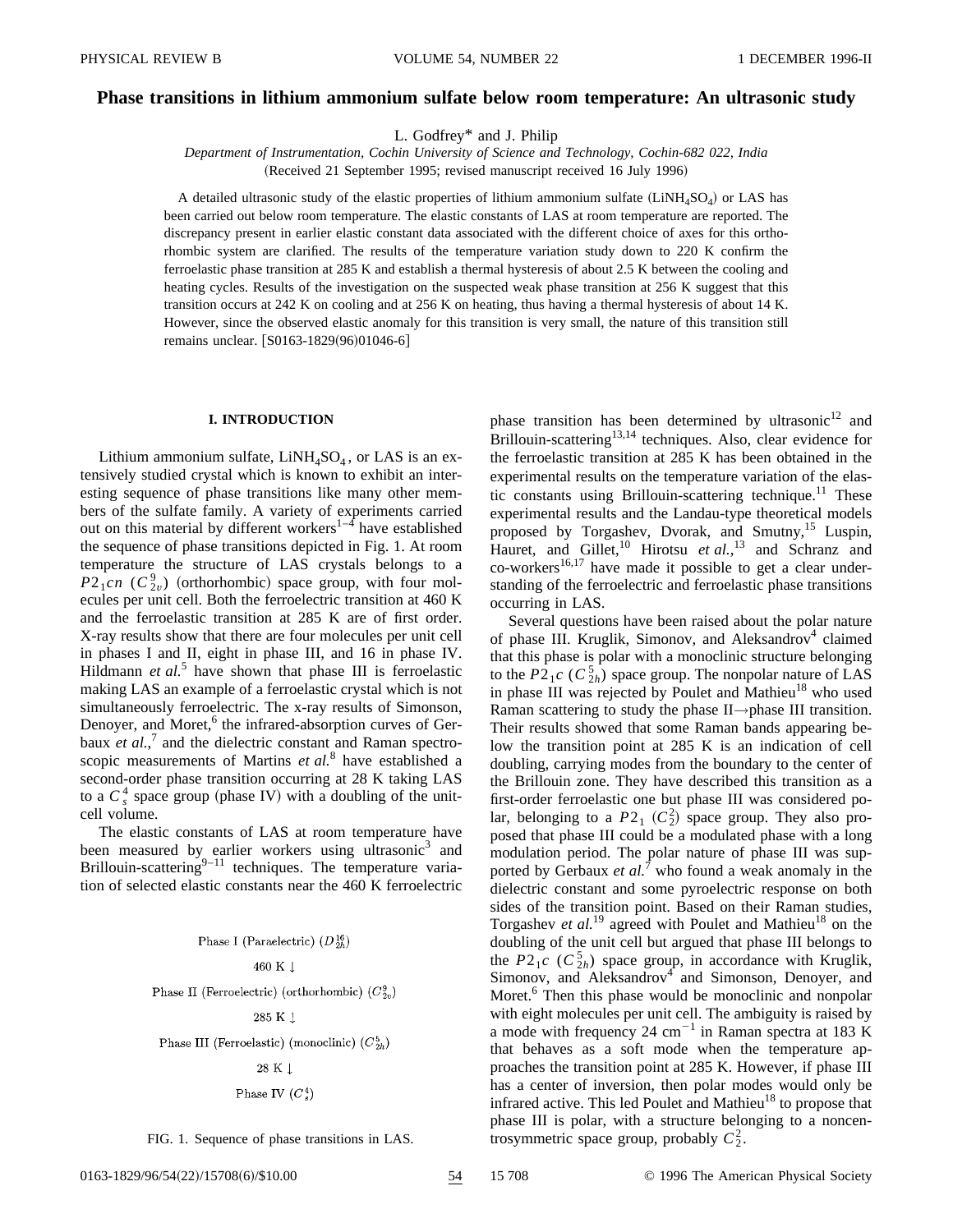Some of these discrepancies have been addressed by Martins *et al.*<sup>8</sup> who undertook dielectric constant and polarized Raman-scattering measurements on LAS below room temperature. They detected a phase transition taking place at 256 K. Infrared absorption and dielectric measurements by Gerbaux *et al.*<sup>7</sup> also have indicated a transition taking place at this temperature. Specific-heat measurements<sup>20</sup> also have shown an anomaly near 256 K. Martins *et al.*<sup>8</sup> have suggested that the transition at 256 K is second order, orderdisorder type, and reversible. Their results were not sufficient to decide whether LAS goes from  $C_{2h}^5$  to a new symmetry belonging to the  $C_s^1$  or  $C_s^2$  space group at 256 K.

In order to throw more light on the nature of the transitions at 285 and 256 K, we have carried out a detailed ultrasonic study of the temperature dependence of the elastic constants of LAS below room temperature. Present work is the first ultrasonic study in LAS in this temperature range. The only elastic data available for LAS below room temperature is from a Brillouin-scattering study<sup>11</sup> near the 285 K transition over a limited temperature range without investigating the thermal hysteresis of this transition. There are no elastic data available in literature near the 256 K transition. In present work both the temperature variations during heating and cooling have been investigated. The details of the experimental technique used and the results obtained are described in the following sections. A detailed discussion of the results is given in the last section.

#### **II. EXPERIMENTAL TECHNIQUE**

#### **A. Sample preparation**

Single crystals of LAS,  $LiNH<sub>4</sub>SO<sub>4</sub>$ , are grown by evaporation of an equimolar solution of  $Li<sub>2</sub>SO<sub>4</sub>·H<sub>2</sub>O$  and  $(NH_4)$ ,  $SO_4$  at a constant temperature of 311 K. A large single crystal of LAS, measuring about 5 cm in the *c*-axis direction is obtained after a period of 60 days. LAS usually grows in two different forms, one is the prismatic form and the other is the pseudohexagonal form. The pseudohexagonal form is a twined crystal and is usually obtained from spontaneously nucleated seeds at room temperature. The untwined prismatic form of LAS has been grown for the present studies. The crystallographic directions of the grown crystal is determined by comparing the measured interfacial angles with the calculated values of interfacial angles using the lattice parameters,  $a=8.78$  Å,  $b=9.131$  Å,  $c=5.282$  Å.<sup>21</sup> The good agreement between the calculated and measured values of interfacial angles prove that our direction identification is correct.

The grown crystals of LAS have been cut using a slow speed diamond wheel saw so as to have propagation direction along  $a, b$ , and  $c$  axes as well as  $[101]$ ,  $[110]$ , and  $[011]$ directions. The cut samples in different directions have thickness in the range 0.8–to 1.2 cm. The samples are polished carefully using cerium oxide to optical reflection level. The misorientations of the cut samples are less than 1°.

#### **B. Elastic constant measurements**

Velocities of longitudinal and transverse ultrasonic waves of frequency 10 MHz propagating along the different crystallographic directions have been measured accurately (with bond correction) by the pulse-echo overlap method<sup>22</sup> using a MATEC ultrasonic system. The relevant expressions for isolating the elastic constants from velocity data for an orthorhombic crystal have been given earlier by us.<sup>23</sup> Velocities of a total of 12 modes have been measured to isolate and crosscheck the nine elastic constants of LAS at room temperature.

Temperature variation of all the diagonal elastic constants of LAS in orthorhombic pure mode directions below room temperature have been measured in the range 310–220 K. This range includes the well-known phase transition near 285 K and the recently proposed<sup>8</sup> phase transition near  $256$ K. The temperature variation measurements have been carried out in a liquid-nitrogen cryostat with the sample mounted in an accurately controlled constant temperature environment. Silicone grease (RS Components, UK. No. 555-083) has been used as the bond between the sample and transducer. Temperature variation measurements are carried out in temperature intervals of 1 K and in intervals of 0.1 K near the transition points. Measurements have been carried out during cooling and heating cycles with the rate of temperature change in the range of 0.1 to 0.5 K per minute.

One major difficulty with ultrasonic measurements in LAS below room temperature is the sudden development of cracks in the crystal near the 285 K phase transition. This often happens even at extremely slow cooling rates. We have found that ultrasonic measurements are still possible below the transition temperature, in the presence of cracks in the crystal, with considerably reduced echo amplitudes. This is achieved by careful tuning and sensitive adjustments of the measuring system. Attenuation measurements are often found to be difficult to perform due to the deviation of the echo pattern from exponential decay below the transition temperature.

#### **III. RESULTS**

#### **A. Elastic constants of LAS at room temperature**

On examination of the previous measurements, it can be found that there are wide disagreements between the values of elastic constants reported by various workers. We have resolved these disagreements to some extent by identifying the fact that different workers have taken a different choice of axes for this orthorhombic crystal. Mróz et al.,<sup>11</sup> who have recently compared their values with the previous measurements, do not seem to have noticed this point. Using the tensor notation of the elastic constants, all the elastic constants can be transformed from one choice of axes to another and it can be seen that there are six possible choices for selecting the three lattice parameters *a*, *b*, and *c*. The conversion scheme for all the elastic constants of LAS under a different choice of axes are tabulated in Table I.

In Table II we give the values of all the nine elastic constants of LAS measured at 300 K. The McSkimin  $\Delta t$ criterion<sup>24</sup> has been applied to account for phase differences due to reflection of ultrasonic waves at various interfaces while estimating the travel time in the sample. The accuracy of the values reported in Table II is better than  $\pm 2\%$ . The value of density used for calculating elastic constant from velocity is  $\rho=1.902$  gm cm<sup>-3</sup>.<sup>10,11</sup> The values of elastic constants reported by earlier workers are also given for comparison. We have compared the previous measurements after re-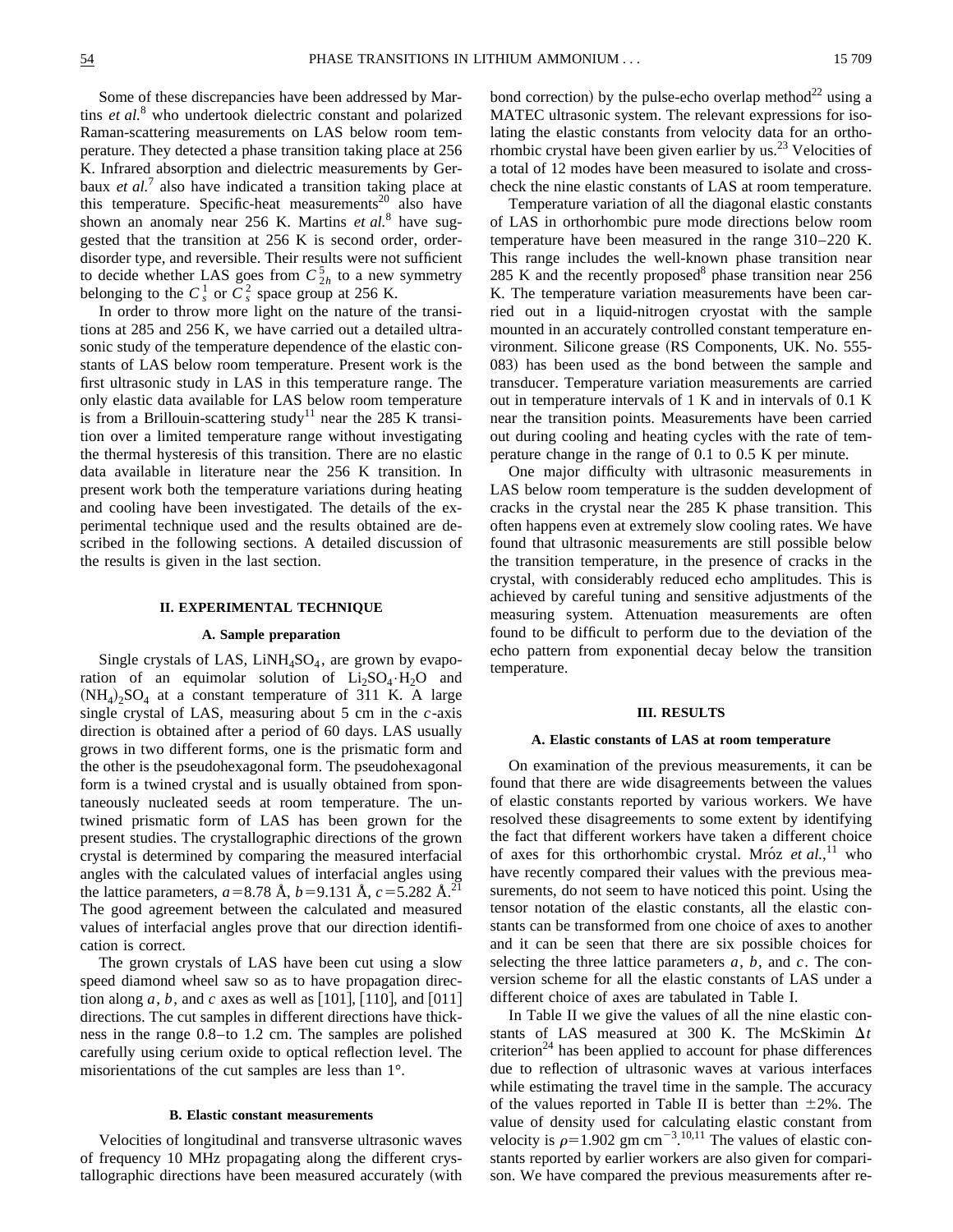| Lattice<br>parameters | Axes<br>choice<br>$(1)^a$   | Axes<br>choice<br>$(2)^{b}$ | Axes<br>choice<br>(3) | Axes<br>choice<br>(4) | Axes<br>choice<br>(5) | Axes<br>choice<br>(6) |
|-----------------------|-----------------------------|-----------------------------|-----------------------|-----------------------|-----------------------|-----------------------|
| 5.282 $A=$            | $\mathfrak{a}$              | $\mathfrak c$               | b                     | $\mathfrak c$         | b                     | $\boldsymbol{a}$      |
| 9.131 $A=$            | $\boldsymbol{b}$            | b                           | $\mathfrak a$         | a                     | $\boldsymbol{c}$      | $\mathfrak{c}$        |
| 8.780 $\AA =$         | $\mathcal{C}_{\mathcal{C}}$ | $\boldsymbol{a}$            | $\mathcal{C}$         | b                     | $\boldsymbol{a}$      | $\boldsymbol{b}$      |
| $C_{11}$              | $C_{11}$                    | $C_{33}$                    | $C_{22}$              | $C_{33}$              | $C_{22}$              | $C_{11}$              |
| $C_{22}$              | $C_{22}$                    | $C_{22}$                    | $C_{11}$              | $C_{11}$              | $C_{33}$              | $C_{33}$              |
| $C_{33}$              | $C_{33}$                    | $C_{11}$                    | $C_{33}$              | $C_{22}$              | $C_{11}$              | $C_{22}$              |
| $C_{44}$              | $C_{44}$                    | $C_{66}$                    | $C_{55}$              | $C_{66}$              | $C_{55}$              | $C_{44}$              |
| $C_{55}$              | $C_{55}$                    | $C_{55}$                    | $C_{44}$              | $C_{44}$              | $C_{66}$              | $C_{66}$              |
| $C_{66}$              | $C_{66}$                    | $C_{44}$                    | $C_{66}$              | $C_{55}$              | $C_{44}$              | $C_{55}$              |
| $C_{12}$              | $C_{12}$                    | $C_{23}$                    | $C_{12}$              | $C_{13}$              | $C_{23}$              | $C_{13}$              |
| $C_{13}$              | $C_{13}$                    | $C_{13}$                    | $C_{23}$              | $C_{23}$              | $C_{12}$              | $C_{12}$              |
| $C_{23}$              | $C_{23}$                    | $C_{12}$                    | $C_{13}$              | $C_{12}$              | $C_{13}$              | $C_{23}$              |

TABLE I. Conversion table for elastic constants of orthorhombic LAS under different choice of crystallographic axes.

<sup>a</sup>Choice by recent x-ray work (Ref. 21).

<sup>b</sup>The choice of axes for present work; also adopted by workers in Refs. 3 and 10.

arranging the elastic constants according to Table I and this shows much better agreement between the constants reported by previous workers. Present measurements clarify the confusion in literature regarding elastic constants of LAS.

### B. Variation of elastic constants below room temperature

The temperature variation of the elastic constants  $C_{11}$ ,  $C_{66}$ ,  $C_{33}$ ,  $C_{44}$ , and  $C_{55}$  below room temperature, in the range 310 to 220 K, are shown in Figs.  $2-5$ . Some measurements could not be obtained over the full temperature range due to the loss of echo pattern. The phase transition occurring at 285 K is clearly visible in all the figures. The longitudinal constants  $C_{11}$  and  $C_{33}$  undergo abrupt changes at this temperature whereas the transverse constants  $C_{44}$ ,  $C_{55}$ , and  $C_{66}$ exhibit more of a continuous increase below this temperature. There is a clear thermal hysteresis of  $\approx$ 2.5 K between the cooling and heating cycles for this transition. Present measurements establish that on cooling the transition takes place at 285.5 K and on heating the transition takes place at 288 K.

The phase transition at 285 K changes the symmetry of the crystal. The crystal goes from the room-temperature (phase II) orthorhombic  $mm2$  ( $C_{2v}$ ) point group to monoclinic  $2/m$  ( $C_{2h}$ ) point group below the phase transition temperature (phase III). Many of the pure modes in orthorhom-

TABLE II. Elastic constants of LAS in comparison with previously measured values (after rearrangement according to the axes choice defined in Table I). All values are in GPa.

| Elastic<br>constant | Ref. $3^{a,c,e}$ | Ref. $13^{b,d,f}$ | Ref. $10^{b,d,g}$ | Ref. $12^{a,d,h}$ | Ref. $11^{b,c,i}$ | Present work <sup>a, J</sup> |
|---------------------|------------------|-------------------|-------------------|-------------------|-------------------|------------------------------|
| $C_{11}$            | 41.59            | 44.5              |                   | 39.3              | 43.8              | $43.57 \pm 0.6$              |
| $C_{22}$            | 44.10            | 46.2              |                   | 40.3              | 52.2              | $46.66 \pm 0.6$              |
| $C_{33}$            | 49.73            | 54.5              |                   | 50.2              | 55.2              | $55.11 \pm 0.6$              |
| $C_{44}$            | 15.40            |                   | 16.1              | 15.7              | 13.1              | $16.29 \pm 0.2$              |
| $C_{55}$            | 9.88             |                   | 10.6              | 10.0              | 10.8              | $10.41 \pm 0.2$              |
| $C_{66}$            | 15.73            |                   | 16.4              | 15.5              | 15.1              | $16.96 \pm 0.2$              |
| $C_{12}$            | 19.7             |                   |                   | 21.5              | 23.6              | $19.67 \pm 1.5$              |
| $C_{13}$            | 26.1             |                   |                   | 24.7              | 27.7              | $28.88 \pm 1.5$              |
| $C_{23}$            | 22.8             |                   |                   | 21.0              | 34.1              | $26.26 \pm 1.5$              |

<sup>a</sup>Ultrasonic measurements.

<sup>b</sup>Brillouin-scattering measurements.

<sup>c</sup>Values from tabulated data.

<sup>d</sup>Values from temperature variation curves.

 $\textdegree$ At 300 K, axes chosen is (2).

 ${}^f$ At 300 K, axes chosen is (1).

 ${}^g$ At 300 K, axes chosen is (2).

 $^h$ At 300 K, axes chosen is (3).

<sup>&</sup>lt;sup>i</sup>At 293 K, axes chosen is  $(1)$ .

 ${}^{j}$ At 300 K, axes chosen is (2).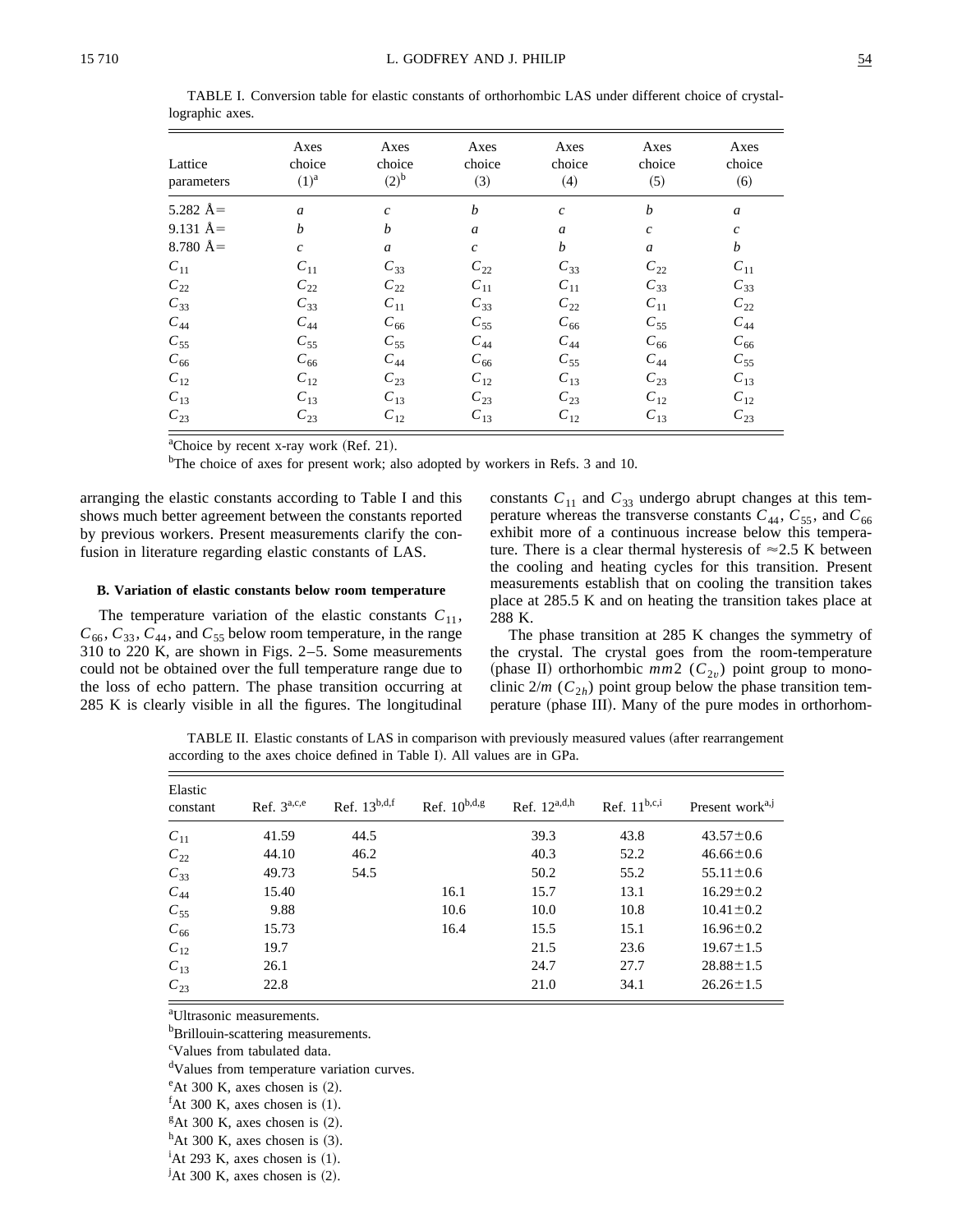

FIG. 2. Temperature variation of elastic constant for the cooling and heating cycle of the *ala* mode in LAS.

bic phase are no longer pure modes in the monoclinic phase and combination constants of monoclinic symmetry are only applicable in phase III. With our choice of axes  $\lceil$  see choice  $(2)$  in Table I] the *c* axis coincides with the twofold *y* axis in the monoclinic phase. Cell doubling upon transition takes place along orthorhombic  $a$  axis<sup>4</sup> which is also made to correspond with monoclinic *x* axis. The orthorhombic *b* axis is made to correspond with monoclinic *z* axis.

The involved constants in both phases for different propagation modes are tabulated in Table III with our choice of axes. We indicate different modes with a three letter notation; the first letter  $(a, b \text{ or } c)$  indicates the direction of wave propagation, the second letter  $(l \text{ or } t)$  indicates whether the waves are longitudinal or transverse, the third letter  $(a, b)$  or *c*) indicates the direction of polarization. We find some errors and inconsistencies in a similar table given earlier by Mróz et al.<sup>11</sup>

In the monoclinic phase, some minor elastic anomalies can be noticed. For the combination constant in *atb* mode there appears a dip at 242 K on cooling and a slope change at 256 K on heating  $(Fig. 3)$ . Similarly for the *clc* mode there is a weak anomaly at 242 K on cooling and at about 256 K on



FIG. 4. Temperature variation of elastic constant for the cooling and heating cycle of the *clc* mode in LAS.

heating (Fig. 4). These anomalies are indicative of a weak phase transition occurring in LAS with a thermal hysteresis of about 14 K between the cooling and heating cycles.

All the modes investigated (Table III) exhibit clear anomaly near 285 K with a temperature hysteresis of 2.5 K between cooling and heating cycles. The *ctb* and *cta* modes do not exhibit any significant anomalies below 285 K, so only their cooling curves are plotted. Since the *blb* mode also shows no significant anomaly below 285 K, its temperature variation is not reproduced here.

# **IV. DISCUSSION**

#### **A. Phase transition at 285 K**

As has been reported by earlier workers, the phase transition at 285 K is clearly a first-order ferroelastic one. Even though the continuous increase of the shear elastic constants below 285 K carry signatures of a second-order phase transition, there is no other evidence in support of this. So we think that the transition is first order itself. In the temperature dependence of elastic constants shown in Figs. 2 and 3, one can notice a clear thermal hysteresis of  $\approx$  2.5 K between the



FIG. 3. Temperature variation of elastic constant for the cooling and heating cycle of the *atb* mode in LAS.



FIG. 5. Temperature variation of elastic constant for the cooling cycle of the *ctb* and *cta* modes in LAS.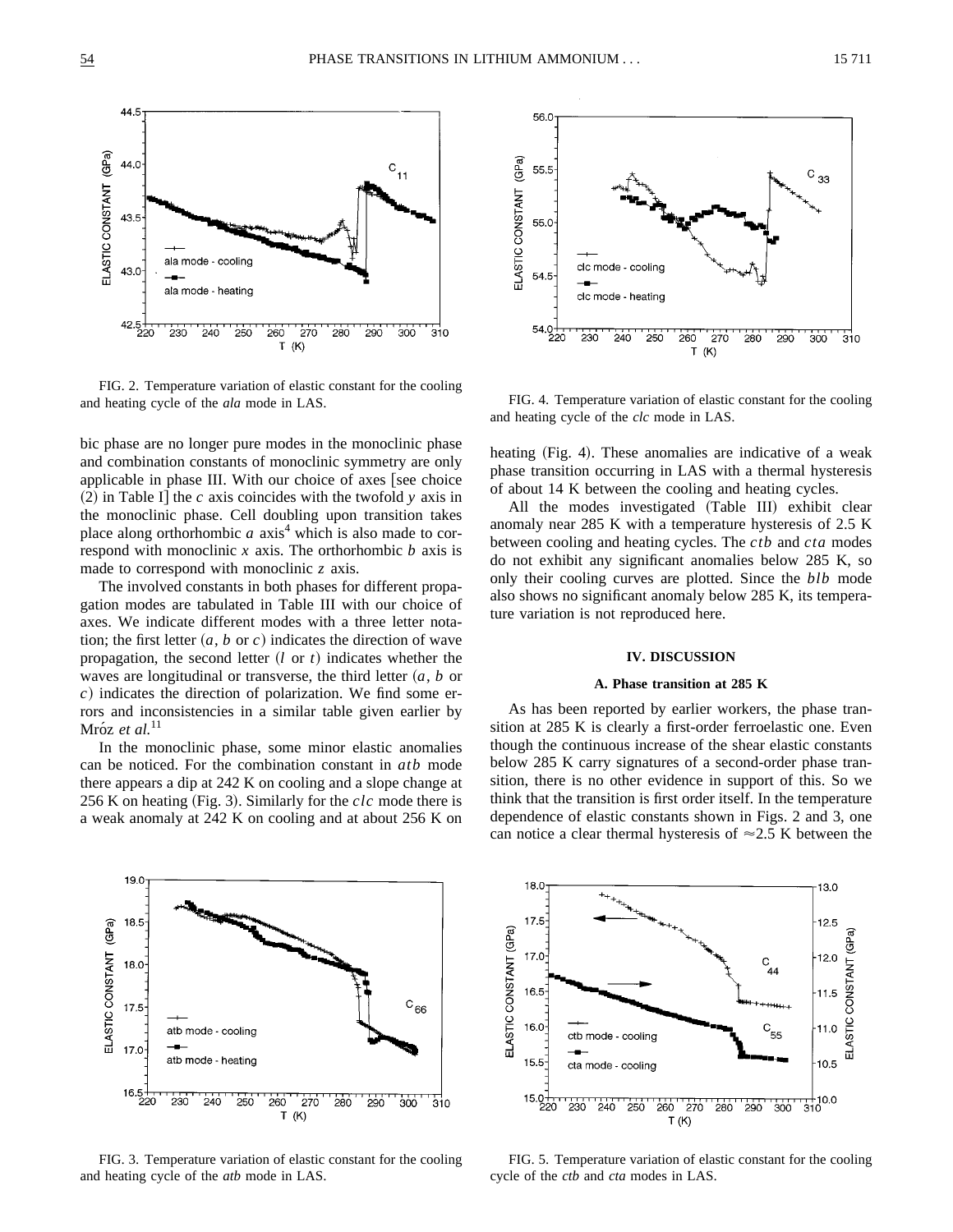| Modes            | $mm2$ phase | $2/m$ phase                                                                                                                                          |
|------------------|-------------|------------------------------------------------------------------------------------------------------------------------------------------------------|
| $ala^a$          | $C_{11}$    | $\frac{1}{2}$ {C <sub>11</sub> +C <sub>55</sub> +[(C <sub>11</sub> -C <sub>55</sub> ) <sup>2</sup> +4C <sup>2</sup> <sub>15</sub> ] <sup>1/2</sup> } |
| atc              | $C_{55}$    | $C_{66}$                                                                                                                                             |
| atb <sup>a</sup> | $C_{66}$    | $\frac{1}{2}$ {C <sub>11</sub> +C <sub>55</sub> -[(C <sub>11</sub> -C <sub>55</sub> ) <sup>2</sup> +4C <sup>2</sup> <sub>15</sub> ] <sup>1/2</sup> } |
| $clc^a$          | $C_{33}$    | $C_{22}$                                                                                                                                             |
| ctb <sup>a</sup> | $C_{44}$    | $\frac{1}{2}$ { $C_{44}$ + $C_{66}$ + $[(C_{44}-C_{66})^2+4C_{46}^2]^{1/2}$ }                                                                        |
| $cta^a$          | $C_{55}$    | $\frac{1}{2}$ { $C_{44}$ + $C_{66}$ - $[(C_{44}-C_{66})^2+4C_{46}^2]^{1/2}$ }                                                                        |
| $hlb^a$          | $C_{22}$    | $\frac{1}{2}$ {C <sub>33</sub> +C <sub>55</sub> +[(C <sub>33</sub> -C <sub>55</sub> ) <sup>2</sup> +4C <sup>2</sup> <sub>35</sub> ] <sup>1/2</sup> } |
| bta              | $C_{66}$    | $\frac{1}{2}$ {C <sub>33</sub> +C <sub>55</sub> -[(C <sub>33</sub> -C <sub>55</sub> ) <sup>2</sup> +4C <sup>2</sup> <sub>35</sub> ] <sup>1/2</sup> } |
| btc              | $C_{44}$    | $C_{44}$                                                                                                                                             |

TABLE III. The involved elastic constants in orthorhombic *mm2* and monoclinic 2/*m* phase of LAS for different modes of propagation.

<sup>a</sup>Modes which have been investigated in this work.

cooling and heating cycles. One expects this kind of a hysteresis in elastic constant values when a crystal undergoes a first-order ferroelastic phase transition.<sup>25</sup> This small hysteresis can be attributed to the pinning of the ferroelastic domains when the sample is cycled through the transition. The elastic constant data obtained from Brillouin-scattering experiments $11$  do not show this hysteresis, probably because the authors did not make the measurements during cooling as well as heating cycles. Further the Brillouin data<sup>11</sup> show steplike changes for all the constants while the present ultrasonic data show some continuous variation for the shear mode constants below 285 K. It is interesting to note that this kind of discrepancy between ultrasonic and Brillouin experiment is also present in LAS for the 460 K transition for the elastic constant  $C_{44}$ . Schranaz *et al.*<sup>17</sup> have argued that this difference in behavior of the elastic constant under Brillouin scattering  $(f=10 \text{ GHz})$  and ultrasonic  $(f=10 \text{ MHz})$  experiment is due to the presence of a soft relaxational mode that couples only to the low-frequency shear mode. Present results indicate the presence of a similar mechanism in LAS below the 285 K transition.

A Landau model describing the sequence of phase transitions occurring in LAS has been put forward by Torgashev, Dvorak, and Smutny.<sup>15</sup> Schranz and co-workers<sup>16,17</sup> have theoretically analyzed the possible couplings between strains and the order parameter involved. Mroz *et al.*<sup>11</sup> have put forward a theoretical model for the ferroelastic phase transition in LAS focusing attention on the vicinity of the transition. After writing down the free-energy expression and considering the strain  $e_5$ , one can show that the order parameter  $\eta$  is given by

$$
\eta = \left[\frac{(C_{55}^0 + 2G_5P^2)}{l}\right]e_5,\tag{1}
$$

where *P* is the polarization. The coupling between  $e_5$  and *P* shifts the transition temperature by a constant value. With the transition to the ferroelastic phase, the polarization of the sample vanishes leading to a destabilization of the polarized phase. The effective second-order elastic coefficients experience a discontinuity at  $T=T_c$  which is increased by the simultaneous disappearance of polarization. In the paraelastic phase  $(P)$ ,  $e \approx 0$  (not exactly zero due to coupling with polarization) and

$$
C_{55}^{P} \approx 2(b_2 + \mu P_s^2), \tag{2}
$$

whereas in the ferroelastic phase  $(F)$ , the relevant combination constant is

$$
C_{55}^F \approx 17b_2,\tag{3}
$$

such that

$$
\Delta C = C_{55}^F - C_{55}^P \approx 15b_2 - 2\mu P_s^2. \tag{4}
$$

Owing to the associated metastability of the phases, thermal hysteresis can be expected to occur. Similar theoretical formulations and arguments apply to the discontinuities exhibited by other strains. These discontinuities and thermal hysteresis are clearly seen in our elastic constant results shown in Figs. 2–5. In our results, the thermal hysteresis is observed both for the transition temperature and for the elastic constants. The thermal hysteresis effect of elastic constants is more evident in longitudinal mode constants.

### **B. Phase transition at 256 K**

The small anomalies seen in our elastic constant curves shown in Figs. 3 and 4 are indicative of a transition taking place between 240 and 260 K. During the cooling cycle the anomaly is seen at 242 K and during the heating cycle it appears at 256 K indicating that there is a thermal hysteresis of  $\approx$  14 K for this transition between the cooling and heating cycles. A thermal hysteresis for this transition have not been reported earlier. Both Gerbaux *et al.*<sup>7</sup> and Martins *et al.*<sup>8</sup> have reported that the transition is occurring at 256 K, while Chhor, Abello, and Pommier $^{20}$  have interpreted the transition temperature as 248 K which in fact is near the mean value of 242 and 256 K. Since the observed elastic anomalies for this transition are very small, no clear conclusions can be derived presently, regarding the nature of this transition.